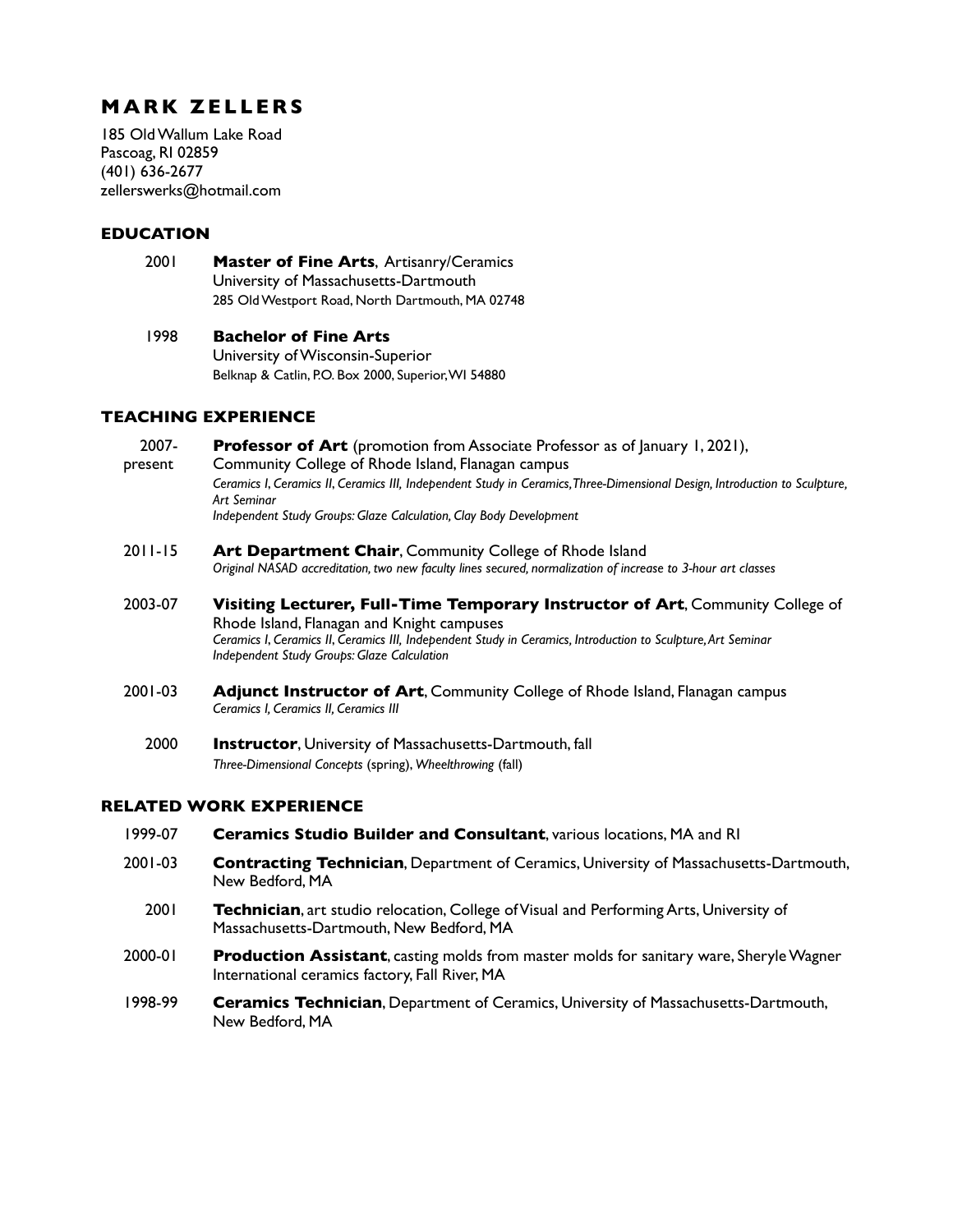# **SELECTED EXHIBITIONS**

| 2022         | Uncommon Goals: a Sabbatical Exhibition, work produced during 2021-22 sabbatical year, including<br>works made at STARworks Ceramics Artist Residency (NC), Remote Ceramics site (MN), and<br>home studio (RI), Flanagan Gallery, Community College of Rhode Island, Lincoln, RI |
|--------------|----------------------------------------------------------------------------------------------------------------------------------------------------------------------------------------------------------------------------------------------------------------------------------|
| 2019<br>2015 | Faculty Exhibition, Flanagan Gallery, Community College of Rhode Island, Lincoln, RI<br>Mark Zellers: A Sabbatical Exhibition, Flanagan Gallery, Community College of Rhode Island, Lincoln,                                                                                     |
|              | R <sub>l</sub><br>Form As Function, two-person exhibition, Flanagan Gallery, Community College of Rhode Island,<br>Lincoln, RI                                                                                                                                                   |
|              | CCRI Ceramics Invitational, with artist panel, NCECA Independent Exhibition, curator and<br>participant, Warwick Museum of Art, Warwick, RI                                                                                                                                      |
|              | Aút Këm, invitational, NCECA Independent Exhibition, Cellar Door Projects, Providence, RI                                                                                                                                                                                        |
| 2013         | CCRI Ceramics Invitational, curator and participant, Knight Gallery, Community College of Rhode<br>Island Gallery, Warwick, RI                                                                                                                                                   |
| 2012         | KACA Members Exhibition, juried, Sabatini Gallery, Topeka, KS                                                                                                                                                                                                                    |
| 2011         | Modest Expressions, solo, with Artist's Lecture, Sawmill Pottery, Putnam, CT                                                                                                                                                                                                     |
|              | It's Only Clay, juried, Bemidji Community Art Center, Bemidji, MN                                                                                                                                                                                                                |
|              | CCRI Ceramics Invitational, curator and participant, Warwick Museum of Art, Warwick, RI                                                                                                                                                                                          |
|              | National Juried Cup Exhibition, juried, Lux Center for the Arts, Lincoln, NE                                                                                                                                                                                                     |
|              | CCRI Faculty and Staff Exhibition, Knight Gallery, Community College of Rhode Island, Warwick, RI                                                                                                                                                                                |
|              | 100 Teapots V, juried, Baltimore Clayworks, Baltimore, MD                                                                                                                                                                                                                        |
|              | Members Exhibition, The Clay Studio, Philadelphia, PA                                                                                                                                                                                                                            |
| 2010         | Muddy's Wood Fire Classic, juried, Myers Gallery, Santa Ana, CA                                                                                                                                                                                                                  |
|              | Material Mastery, juried, Strecker-Nelson Gallery, Manhattan, KS                                                                                                                                                                                                                 |
|              | Nellie Allen Smith National Juried Pottery Competition, juried, Cape Fear Studios, Fayetteville, NC                                                                                                                                                                              |
|              | It's Only Clay, juried, Bemidji Community Art Center, Bemidji, MN                                                                                                                                                                                                                |
|              | KACA Members' Exhibition, juried, Chapman Gallery, Kansas State University, Manhattan, KS                                                                                                                                                                                        |
|              | Members Exhibition, invitational, Newport Potters Guild, Newport, RI                                                                                                                                                                                                             |
|              | CCRI Faculty and Staff Exhibition, Knight Gallery, Community College of Rhode Island, Warwick, RI                                                                                                                                                                                |
|              | Couplings, Warwick Museum of Art, Warwick, RI                                                                                                                                                                                                                                    |
| 2009         | State of Clay, juried, Newport Potters Guild, Newport, RI                                                                                                                                                                                                                        |
|              | 2008 CCRI Ceramics Invitational, curator and participant, Flanagan Gallery, Community College of<br>Rhode Island, Lincoln, RI                                                                                                                                                    |
|              | Rhode Island State of the Arts, invitational, Providence Campus Gallery, University of Rhode Island,<br>Providence. RI                                                                                                                                                           |
|              | State of Clay biennial, juried, Lexington Arts and Craft Society, Lexington, MA                                                                                                                                                                                                  |
|              | CCRI Faculty Exhibition, invitational, Flanagan Gallery, Community College of Rhode Island, Lincoln,<br>R <sub>l</sub>                                                                                                                                                           |
| 2008         | CCRI Ceramics Invitational, curator and participant, Flanagan Gallery, Community College of Rhode<br>Island, Lincoln, RI                                                                                                                                                         |
|              | Rhode Island State of the Arts, invitational, Providence Campus Gallery, University of Rhode Island,<br>Providence, RI                                                                                                                                                           |
|              | CCRI Faculty Exhibition, invitational, Knight Gallery, Community College of Rhode Island, Warwick,<br><b>RI</b>                                                                                                                                                                  |
|              | Potters Juxtaposed: Many Hands, Many Visions, invitational, Maude Bowen Carter Gallery,<br>Ashburnham, MA                                                                                                                                                                        |
| 2007         | Biennial 2007, juried, New Hampshire Institute of Art, Manchester, NH                                                                                                                                                                                                            |
|              | It's Only Clay, juried, Bemidji Community Art Center, Bemidji, MN                                                                                                                                                                                                                |
|              | Members Exhibition, juried, Fuller Craft Museum, Brockton, MA                                                                                                                                                                                                                    |